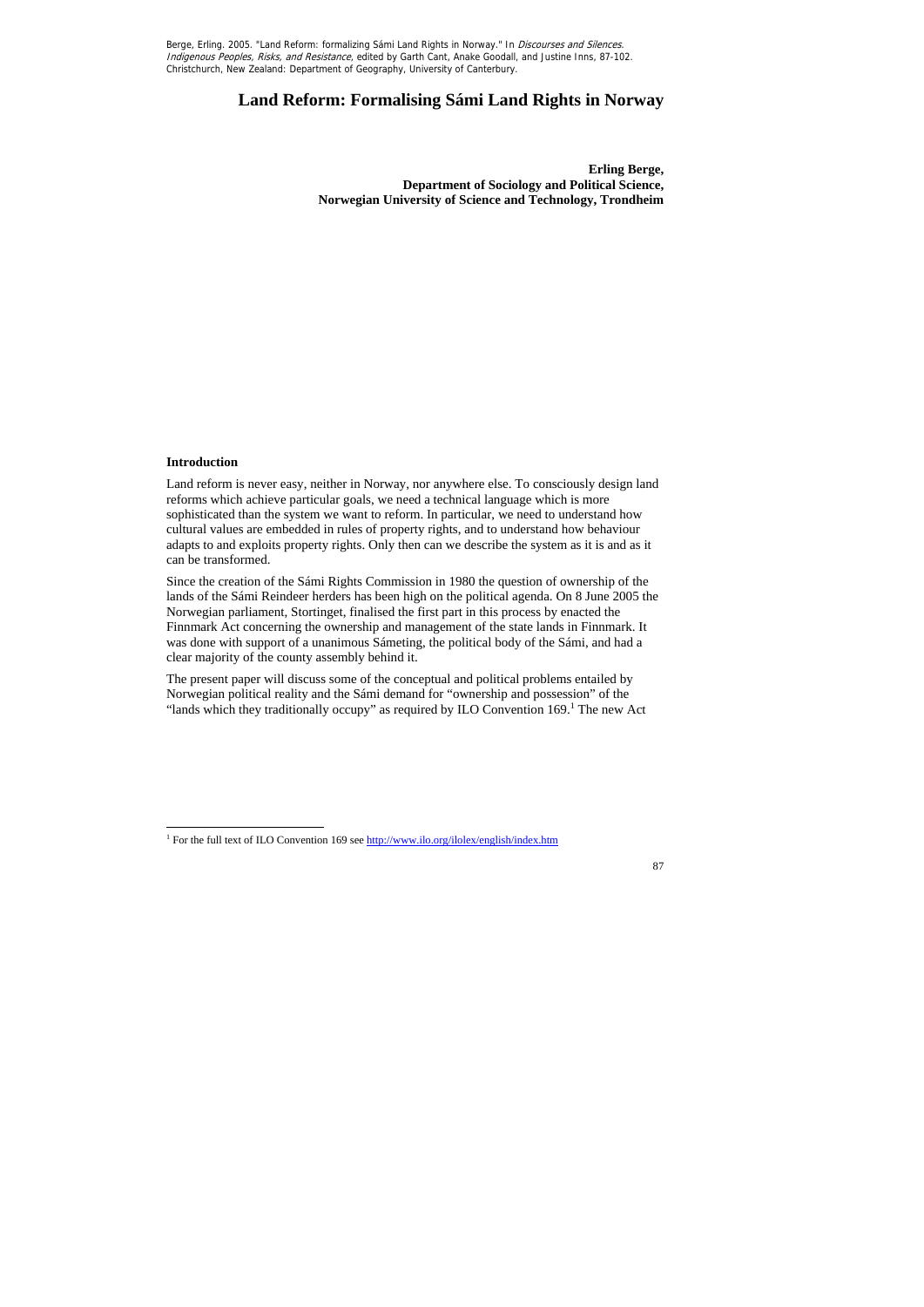would seem to have reached a reasonable compromise for solving the long-standing problems of the Sámi in Finnmark. But not all problems are solved. As with all legislation revisions may prove necessary, for example in the detailed procedural rules for governing the lands. And there are Sámi reindeer herders in counties other than Finnmark. Land reforms in relation to the Sámi people are not finished.

Box 1 summarises the current status of the Sámi land question.

## **Box 1: The Sámi land question in Norway, April 2005**

In 1997 the Sámi Rights Commission finished it work by proposing new legislation for the state lands in Finnmark county to meet the demands of the Sámi people for "ownership and possession" of the "lands which they traditionally occupy". In 2003 the Norwegian government proposed legislation, the Finnmark Act, to confirm the rights of the Sámit and fulfil the Norwegian commitment to ILO convention 169. The proposal did not follow the proposal of the Sámi Rights Commission of 1997 and the Sámit denied that the proposal would meet the requirements of the ILO Convention 169 "Concerning Indigenous and Tribal Peoples in Independent Countries" requiring that such rights be recognized. May 24, 2005 the first chamber of the Norwegian Storting, the Odelsting, enacted the Finnmark Act significantly revised. The second chamber, the Lagting, seconded the enactment in its meeting 8 June, 2005.

The most significant changes introduced in the Storting are that the governing assembly of the body holding title to the land shall be elected by the county assembly and the Sámeting in equal numbers, and the creation of a special commission and court to determine rights currently existing on the lands of the new body. It is emphasised that only rights existing according to current law, in particular customary law, will be recorded. No new rights are being created. The special court will judge in case of conflicts among different stakeholders. It is also important to note that the Sámeting may institute regulations which, if approved by the Ministry, will bind the owner in evaluations of how Sámi interests are affected in cases where changes in land use are on the agenda. The same regulations will bind also public authorities in their decisions on land use. However, the law does not deal with rights to fishing in the coastal waters, nor with Sámi land rights in other counties.

It must be concluded that the Act approved on 8 June goes a long way towards solving the major problems of the Sámi demand for land ownership in Finnmark, and it may point the way towards solutions for the Sámi living south of Finnmark.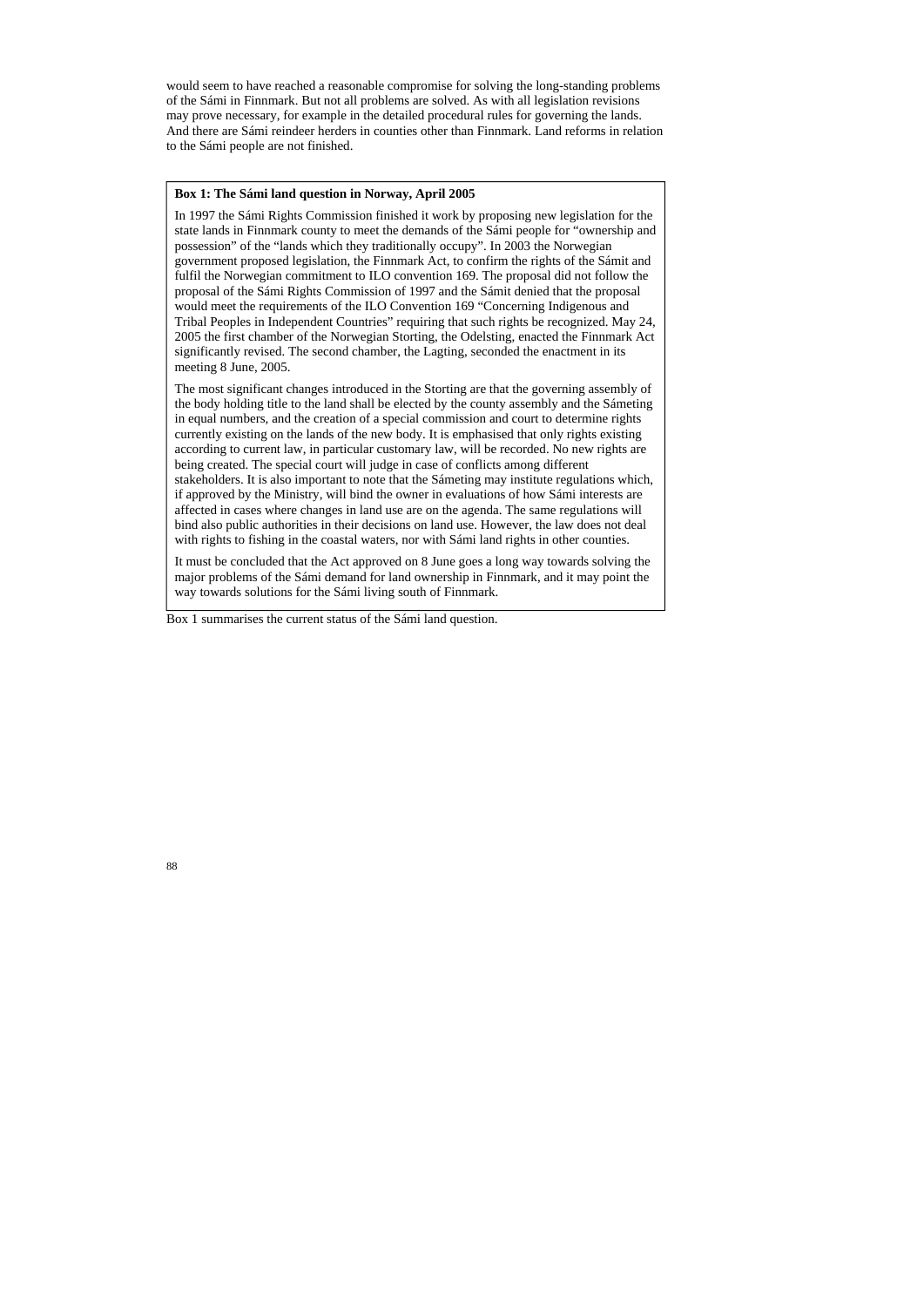### **Background**

 $\overline{a}$ 

The current debate traces its roots directly to a proposal to build hydro-electric power plants on the Alta River in Finnmark (Minde, 2005). During the 1970s this proposal was fought by Sámi and by environmental groups. Opposition, particularly among the Sámi, was strong and widespread and caused concern among Norwegian politicians. The plans for dams and reservoirs were modified to avoid inundating the Sámi village of Mási. But a long road and one big dam remained. In 1980 it was decided to go ahead with the reduced plan. But the fight against the development continued and culminated in 1981 with civil disobedience by a large group of activists putting themselves in front of heavy construction machinery. At the same time a court case was fought to stop the development. The civil disobedience was ended by a big police action and in 1982 the Supreme Court ruled that the decision to develop the river was legitimate. The construction went ahead, and in 1987 the power plant was opened.

As a part of the 1980 decision to develop the river, the government established the Sámi Rights Commission. It had a broad mandate and proposed, as early as 1984, major reforms, notably the inclusion of Sámi in the Norwegian Constitution, and legislation to establish a Sámi Parliament (NOU 1984:18). The Sámi Parliament opened on 9 Oct 1989. The commission continued its work by looking into the land question and in 1997 it proposed legislation to (re)define the property rights of the Sámi to the lands they had been using in Finnmark. A fulcrum for the particular form of the last proposal was the existence of International Labour Organization Convention 169 Concerning Indigenous and Tribal Peoples in Independent Countries. The Convention was signed in 1989 and Norway ratified it in 1990, the first state to do so.<sup>2</sup> Convention 169 replaced Convention 107 of 1957: Norway also had ratified this and it formed part of the background for the Sámi Rights Commission when it was established in 1980.

The peoples referred to in Convention 169 are "tribal peoples in independent countries whose social, cultural and economic conditions distinguish them from other sections of the national community, and whose status is regulated wholly or partially by their own customs or traditions or by special laws or regulations" (article 1.1(a)). The Sámi in Norway were in the 1980 commission seen as an Indigenous people with rights as defined by the Convention. Convention 169 says in article 14.1 that "The rights of ownership and possession of the peoples concerned over the lands which they traditionally occupy shall be recognised." The formulation of the rights to lands in Convention 169 has a stronger emphasis on "ownership and possession" compared to the text of Convention 107. The clarification is part of the problem the Norwegian government seems to have in meeting the requirements of Convention 169.

<sup>2</sup> As of March 2005 only 17 countries have ratified the Convention. Countries such as New Zealand, Australia, USA, and Canada have not ratified the Convention; neither have other Nordic countries where Sámit live.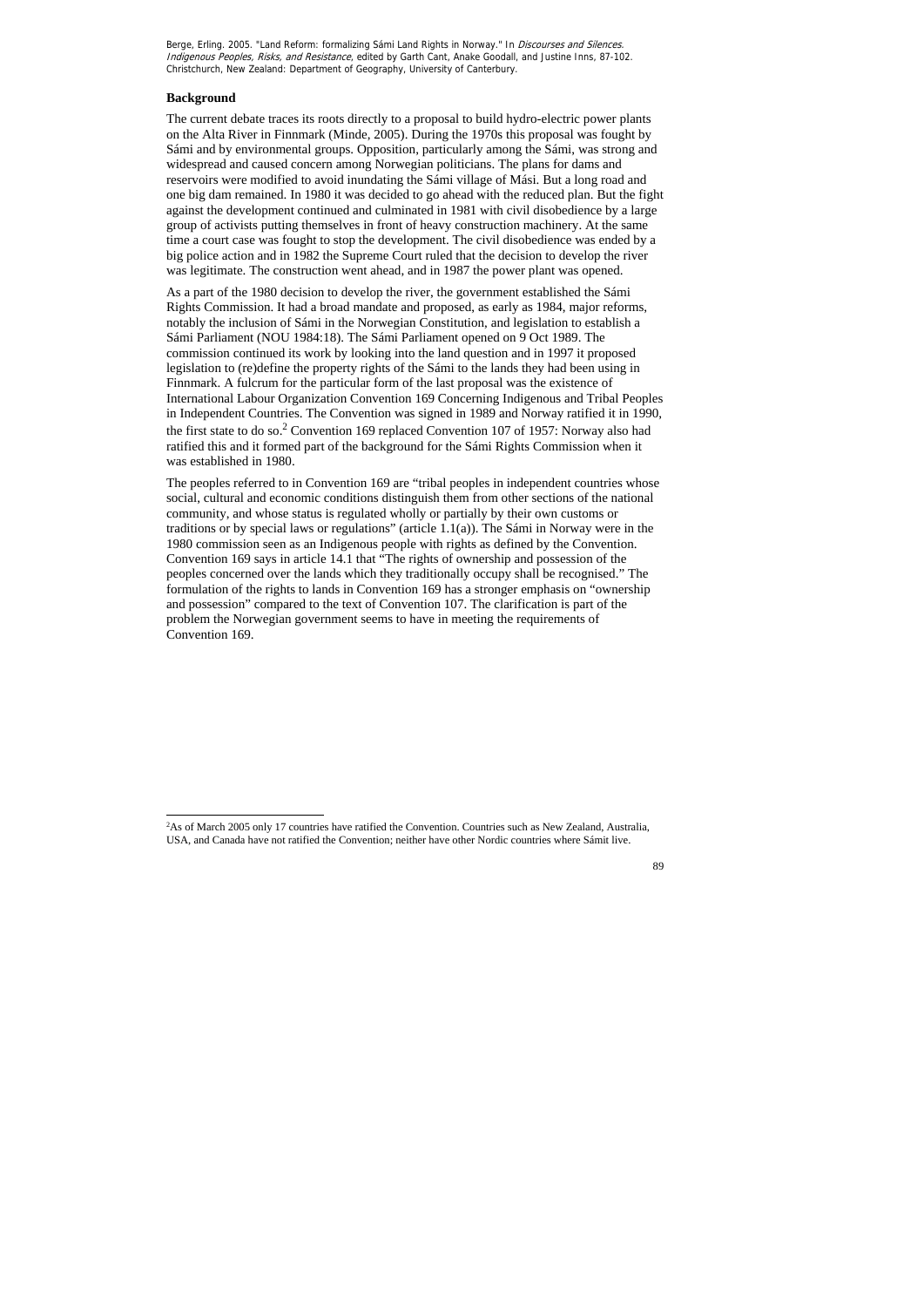$\overline{a}$ 

The debate on land reform has been limited to "State lands of Finnmark". The State has for several centuries defined itself as the owner of more than 90 per cent of the surface of Finnmark including the core areas of the reindeer herding Sámi. Sámi property rights to these resources are described in papers by Sevatdal, Austenå, and Austenå and Sandvik, in Berge and Stenseth (eds. 1998). Basically, the rights to pasture, right-of-way, timber, firewood, fishing and hunting, in so far as they are needed to practice reindeer herding, exist independently of ownership of the ground and belong to the reindeer herders within the herding areas defined in the legislation<sup>3</sup>. These rights are based on custom and usage from of old. They are as secure as any property right can be in Norway.

The reindeer herding areas cover almost half the surface of Norway extending south to Lake Femund in Hedmark. Both on State lands in Finnmark and Troms and in the State commons in other counties the customary rights of the reindeer herders come close to full possession<sup>4</sup>. However, on private lands practice of the reindeer herding rights is determined by local customs and varies widely, particularly in the south. The potential for conflict between farmers and reindeer herders is a constant concern. Conflicts come to the surface from time to time.

In Finnmark, and the northern part of Troms, a majority of the farmers are Sámi. Their rights to pasture and other resources in the outfields are less secure than the reindeer herders, and vary according to the time they got their contracts from the State. Because of this and also because of the larger number of reindeer in Finnmark, the level of conflict between farmers and reindeer herders is higher. The conflicts are partly caused by competition between sheep and reindeer at critical periods in the year, and partly by reindeers encroaching on the fields and farms during the trek from winter to summer pasture along the coast. The reduction of pasture areas, for reindeer as well as sheep, by hydro-electric power development, roads, cabins and even urban areas has intensified the conflicts.

Internal conflicts among the Sámi are often overshadowed by conflict between locals and outsiders. Modern usages of nature for leisure and recreation - fishing, picking berries, and hunting - have increased and encroach on local customary rights. Likewise, the creation of protected areas, and the protection of predators, remove powers from the customary users of the resources, particularly the reindeer herders, and vest these in a central bureaucracy.

While the farmers of Finnmark have been affected by the increasing number of reindeer, the local fishers, many of whom also are Sámi, have been hit by the crisis in the fisheries in the Barents Sea and the subsequent closure of the fisheries (Nyseth and Pedersen, 2005). Their situation is shared by local fishers all along the Norwegian coast. The introduction of quotas in 1989 and the subsequent closure of the fisheries is a larger problem for small-scale fishers

<sup>&</sup>lt;sup>4</sup> A "state commons" is a particular Norwegian specimen of the more general concept of a "commons": an area or resource owned in common or jointly by a well delimited group of people larger than a single family household. For more information consult the International Association for the Study of Common Property, <http://www.iascp.org>.

<sup>&</sup>lt;sup>3</sup> Act of 1978-06-09 nr 49 On reindeer herding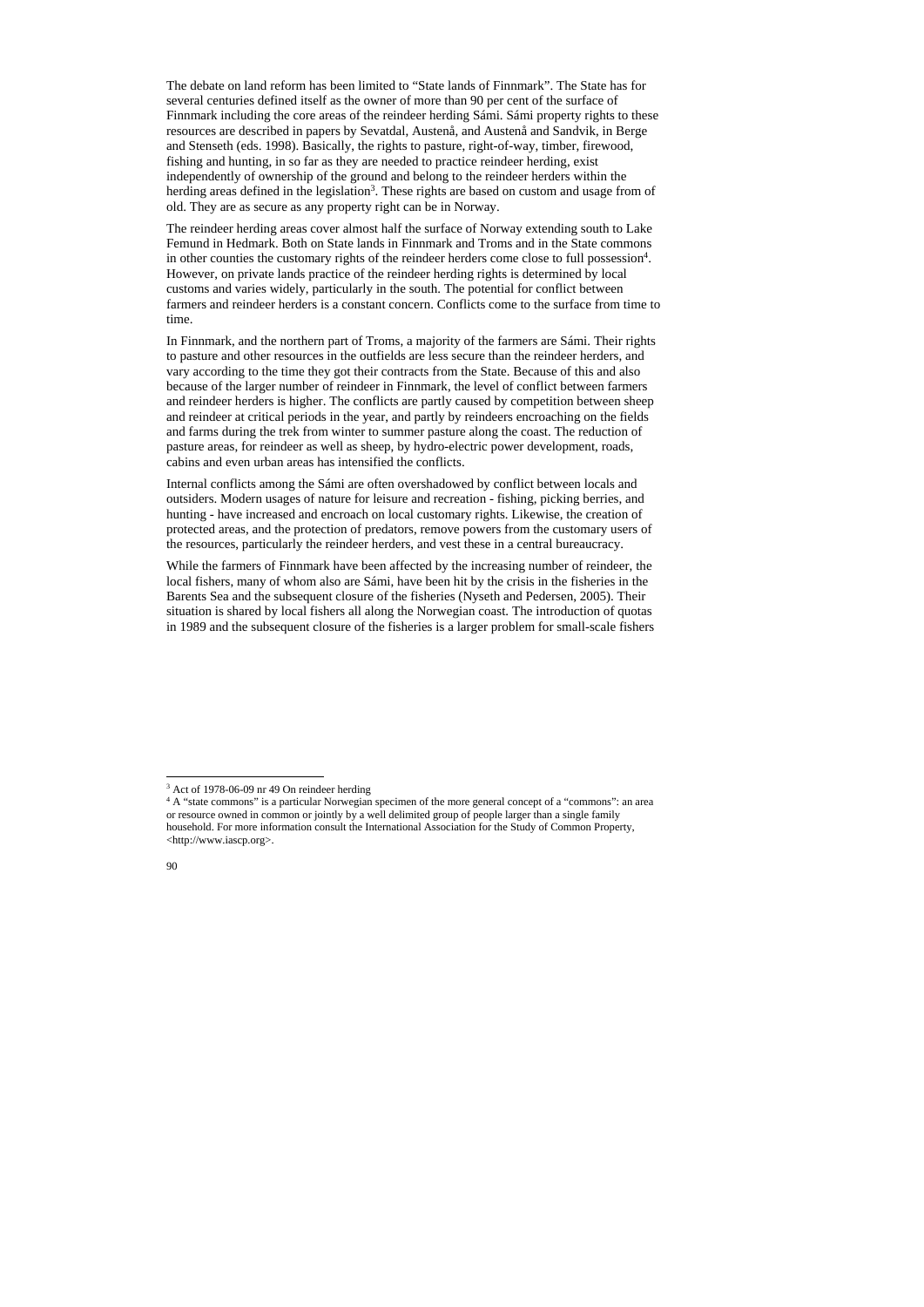in Finnmark than elsewhere since the alternatives to fishing here are fewer and farther away.

The Sámi have long felt that many of these problems would be easier to live with if they could get property rights to the lands they now use. While the current discussion about ownership of land for the Sámi have been about the ownership to the State lands of Finnmark, the real issue, interpreted in the light of Convention 169, is much wider. It could conceivably involve all the lands defined as reindeer herding areas, nearly half the surface of Norway.

But why are "ownership and possession" important? And what do we mean when we talk about ownership and possession? How do we define "the lands which they traditionally occupy"? The answers need to be based on an understanding of what property rights to land, mean in a modern capitalist society as well as in a traditional customary law society. The short answer is that, for the Sámi people, property rights to their traditional lands are important because it gives them, in a capitalist society, better control of the future uses of the resources in their lands, and hence better control of their future as a people. It is no coincidence that the Sámi Rights Commission was established as a result of a fight about land use when the Sámi saw the threat which hydro-electric power development posed to their traditional ways of using the land.

#### **Ownership of land in contemporary capitalist society**

Property rights give the holder the most enduring structural powers in capitalist societies. All societies have rights and duties with characteristics we can recognise as property rights, no matter what they are called locally (Godelier 1984). The significant point about property rights is that they award the owner the maximum of protection a society can give for secure, long term enjoyment of the benefits flowing from ownership and possession of a resource. In most non-capitalist societies these rights, at best, amount to locally acknowledged security of possession (de Soto 2000). However, in the capitalist societies of the Western world, property rights mean much more.

Starting with the Roman law assumption that all lands have a landlord, the medieval states tried to gain control of non-arable lands. Unclaimed lands became Crown lands. In many cases the early modern states (notably Sweden, Germany, and France) introduced State ownership of forest lands, and strengthened State control of the lands without individual owners. States often assumed ownership of wilderness and non-arable lands. "New nations" (including the USA) have, at least since 1776, routinely claimed State ownership of unimproved lands and required "improvement", such as industrial activity or agricultural use of arable land, for private title. This "improvement" criterion for awarding title to land will, in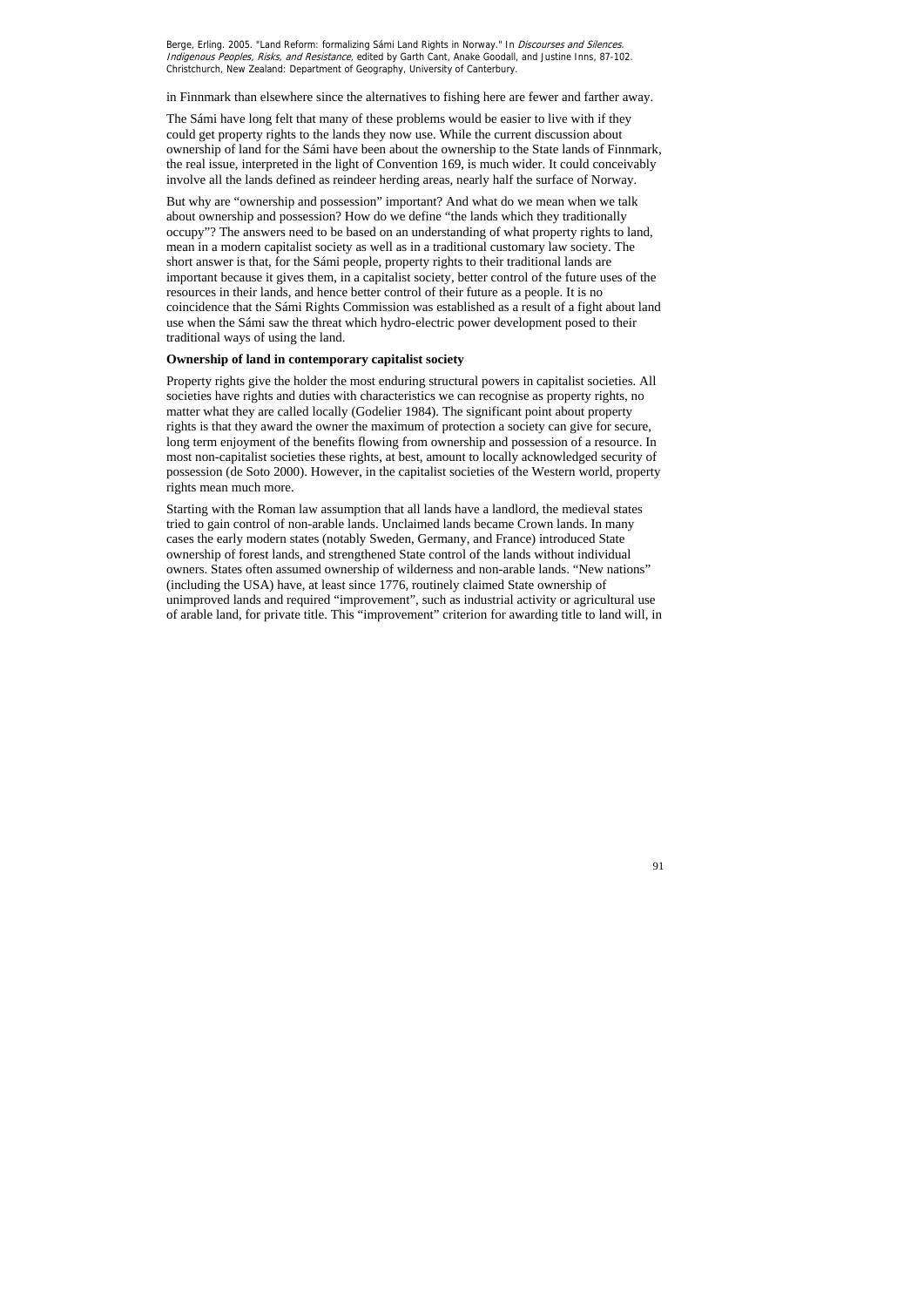most cases, lead to State property rights to non-arable lands (Box 2). State claims to property rights over unimproved lands led to discrimination against those Indigenous peoples who depended on pastoralism or slash and burn agriculture. Their customary rights became harder to defend in the face of fenced fields and plantations.

Indigenous and tribal peoples around the world are often found in remote areas, seen as wilderness and deemed to have low value for agriculture. Modern states often claim ownership of such lands in the sense of having a legal title (*de jure* ownership). But such areas are also covered with customary use rights for members of local communities (*de facto* ownership). Property rights to lands used by Indigenous peoples have usually remained poorly defined because, for most of modern history, these lands have been seen to contain from none to small and dispersed resources. This view is now changing. Market forces are reaching into remote communities and exploiting previously unrecognised resources. Government interests in managing ecosystems to provide a wider range of public utilities and recreational services increase the attention given to these communities and their resources. One way or another, the existing law has to change to accommodate the shifts in priorities and practices.

The customary rights of Indigenous Peoples usually concern rights to specific material resources. But socio-cultural symbols may also be the objects of property rights in that symbols may be appropriated by individuals or subgroups for their advantage (Godelier 1984). However, symbolic values usually have higher importance as collective identity markers than as individual assets. In modern capitalist societies "the commons" are sometimes highly charged with symbolic values (Olwig 2003).

The ways in which property rights are defined and protected are presumed to be essential to the dynamic of the economic and social development of all societies. Deficiencies in the

#### **Box 2: A definition of property rights**

Property rights provide legitimate allocation to particular owners of material or immaterial objects supplying income or satisfaction to the owner. They comprise a detailed specification of rights and duties, liberties and immunities that citizens have to observe. These are partly defined by law, partly by cultural conventions, and they are different for owners and non-owners. Property rights are ultimately guarantied by the legitimate use of power.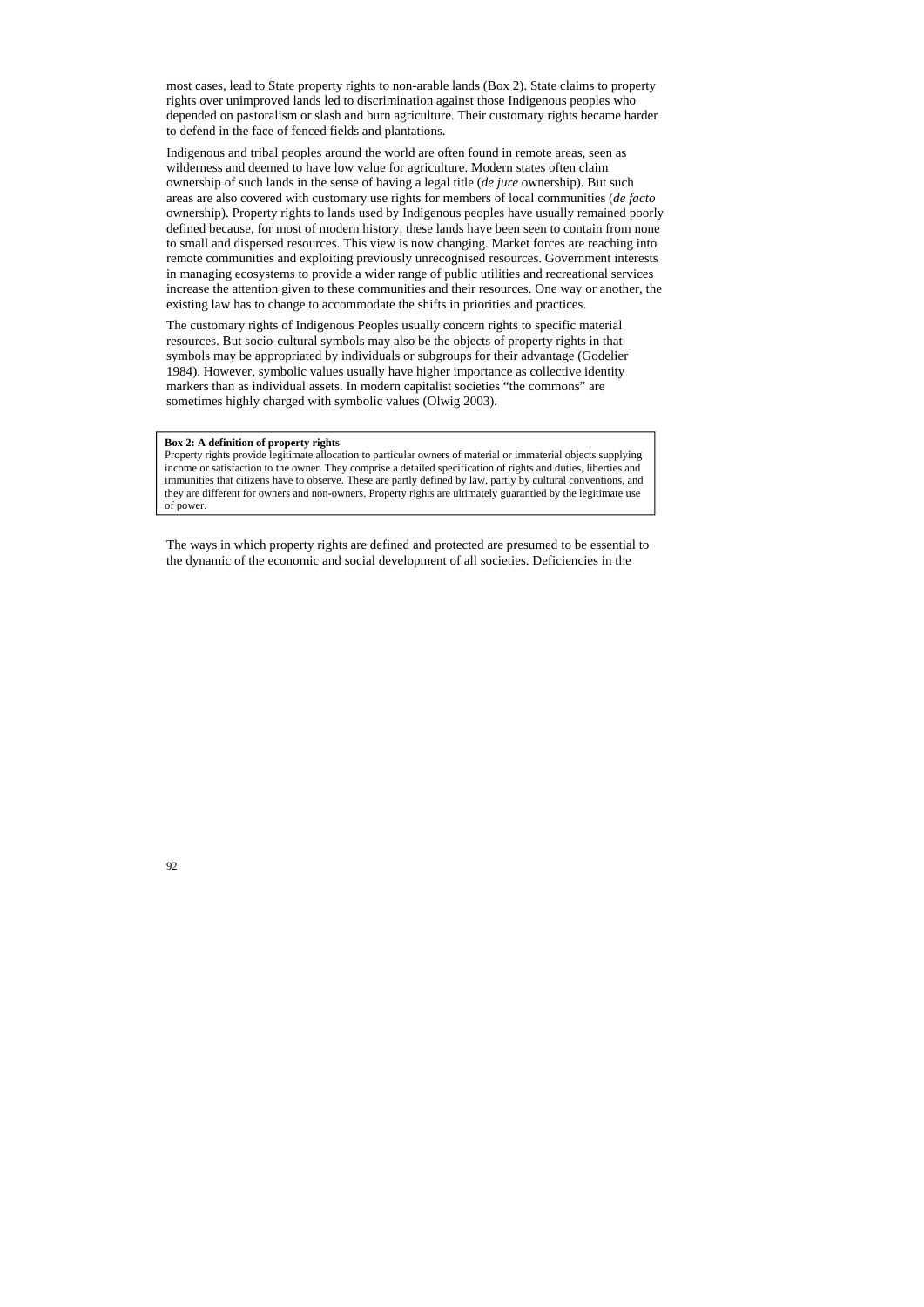definition of property rights are said by many to be an important explanation for lack of economic development (see North 1990, Ensminger 1992, de Soto 2000).

# **Property rights in everyday understanding**

Our everyday conception of property is clear in its main implications. Property rights are about security of enjoyment of benefits, and freedom of action. A hypothetical opinion poll about the differences between "yours" and "mine" would reveal fairly unanimous opinions. An investigation (Snare 1972) into the meaning inherent in the everyday concept of property found that it could be described by six types of rules, three types defining the rights of the owner and three regulating the relations between an owner and non-owners (Box 3). The rules will define the rights and duties, liberties and immunities of both owners and non-owners. The rules describe a very common way of thinking about property rights. Modern economic theory uses it. Property rights systems based on the model of Roman law use them. We can call this way of thinking the *dominium plenum* position on ownership. This is the way Norwegian law thinks of property rights if nothing else is implied by contract or custom. This seems to be the way of thinking that guides ILO Convention 169. And, most significant for the present discussion, this is the way most Norwegians tend to think about Sámi claims to ownership of land and water.

# **Box 3: The** *dominium plenum* **way of thinking about property rights**

# *Owner rights:*

- 1. The owner has a right to use his/her property, meaning:
	- a. It is not wrong for the owner to use it, and
	- b. it is wrong for all non-owners to interfere with the owner in his/her use of it,
- 2. Non-owners may use the property of the owner, if and only if the owner gives permission, and
- 3. The owner may permanently or temporarily transfer his/her rights as defined by rules 1 and 2 to specific other persons by consent.

# *Relational regulations:*

- 4. Punishment rules: regulating the cases where non-owners interfere with an owner's use of her/his property.
- 5. Damage rules: regulating the cases where non-owners cause damage to someone's property, and
- 6. Liability rules: regulating the cases where someone's property through either improper use or neglect causes damage to the person or the property of some nonowner.

Source: Snare 1972:202-4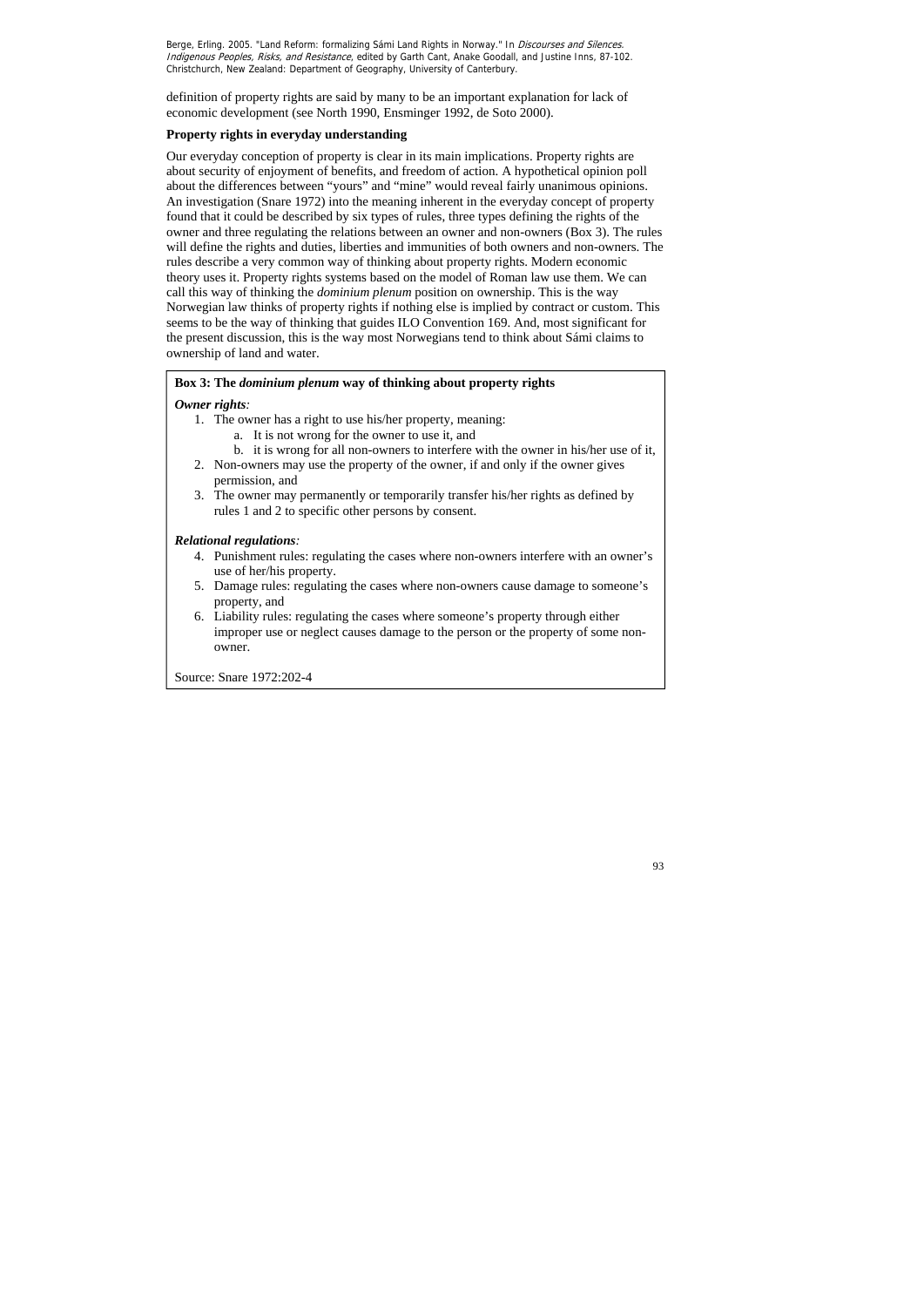$\overline{a}$ 

What the Norwegian State "thinks" about property rights we cannot know. However, its behaviour with respect to its ownership of the lands in Finnmark conforms to the *dominium plenum* position only in certain long-term tendencies. The history of contracts and customs binds its position and channels its behaviour (NOU 1994, NOU 1997, NOU 2001). Neither is it entirely clear how the Sámi Parliament thinks about ownership of its traditional lands despite its frequent references to ILO Convention 169 (see e.g. Sámetinget 1999). But the impression imparted by its publicly promulgated positions does seem to conform to a *dominium plenum* way of thinking.

A modern society requires ways to specify resources and apportion rights among several and different owners. There also have to be ways of sharing and co-managing resources and benefits within groups of differing sizes and interests. The most versatile tools for achieving this are found in the Common Law system developed in England<sup>5</sup>. Its current versatility is, in many ways, the outcome of a struggle between a customary system of rights similar to the Norwegian, and efforts to implement the *dominium plenum* position during the modernisation of the British State in the  $18<sup>th</sup>$  century<sup>6</sup>.

However, the *dominium plenum* way of thinking about *lands and natural resources* is not usually found in customs and traditions of Indigenous peoples. Neither is it part of the traditional Norwegian approach to land and resource ownership. No modern society could function if this was a dominant approach to land ownership. Despite the hegemonic position of the *dominium plenum* way of thinking in popular culture and economic theories, the legal realities in modern capitalist societies are very different.

### **Property rights to land in modern law**

In contemporary modernisation projects an understanding of how these tools of land holding are constructed, and what their cultural foundations are, is essential. Understanding the cultural foundations is important since legal techniques can never be transferred from one culture to another without being adapted to local values and local conceptions of property. There is a close link between property rights in action and cultural values and ways of

<sup>&</sup>lt;sup>5</sup> Its history is fascinating; see e.g. Thompson 1975, Simpson 1986, Neeson 1993.

<sup>6</sup> On the question of landholding and modernisation of the state see Scott 1998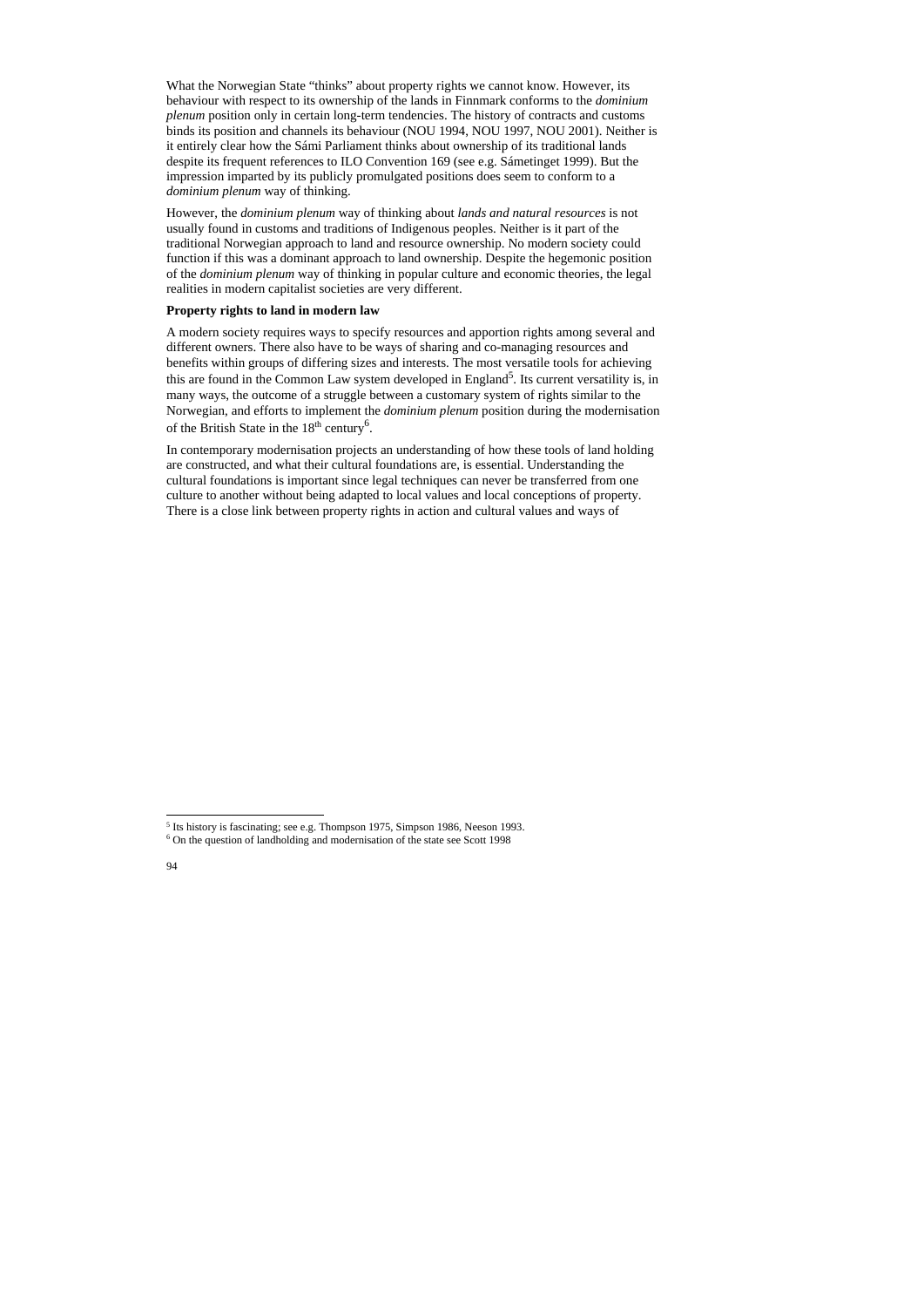thinking (Godelier 1984, Douglas 1986, Ensminger 1992, Searle 1995).

Without going into a comprehensive outline of the property rights system for modern capitalism, we need to make a careful distinction between owner at law (legal owner) and owner at equity (equitable owner).<sup>7</sup>

Because traditional or customary systems of thinking about resources and rights are based on distributions of rights to several and different owner interests, both individuals and groups, they are a better point of departure for modernisation than a *dominium plenum* way of thinking. Even so they need to be adapted to capitalist society.

The powers of ownership are different according to whether the owner is

Owner at law on behalf of herself/ himself, or

 $\overline{a}$ 

Owner at law (legal owner) on behalf of some beneficiary (owner at equity) .

The utility of the distinction between owner at law and owner at equity is based on the legal ability to distinguish and discriminate between owners according to the motive or purpose for their ownership. The distinction between owner at law and owner at equity has developed within the trust institution. The distinction is tied to the roles of trustee and beneficiary. A trustee is owner at law, and in a land trust the trustee owns the lands on behalf of the beneficiary. The only important rule for the trustee is that all management and owner decisions have to be done with the best interest of the beneficiary as goal. Corresponding to this, the beneficiary is given the remedy of legal action for breach of trust. If the beneficiary feels that the trustee does not have the best interest of the beneficiary as a goal, the beneficiary can take the trustee to court for breach of trust. This is straightforward in England and in other countries where the trust institution has been adopted.

The owner who owns at law on behalf of herself or himself is the ordinary owner encountered in the *dominium plenum* position. This is the kind of owner we usually think of in Norway when we speak of ownership.

Ownership implies, in English jurisprudence, title to the lands and full rights of management including the rights of alienation (ownership at law) but not necessarily possession or enjoyment of benefits which belong to the owner(s) at equity. In Norwegian jurisprudence, on the other hand, ownership implies full rights of possession, use and enjoyment as well as rights of management including the right to alienate unless contract or custom dictate otherwise.

The difference between England and Norway lies in the generality of conditions for separate allocations of the rights of possession and enjoyment. At first blush there may not appear to be much difference. Also in Norway we may separate possession and enjoyment. However, in Norway it will have to be done by contract in each case, and enforcement will be according to

 $<sup>7</sup>$  The terminology might be simplified. However, the terms used here are technical terms defined for example in</sup> Black 1990 6<sup>th</sup> edition.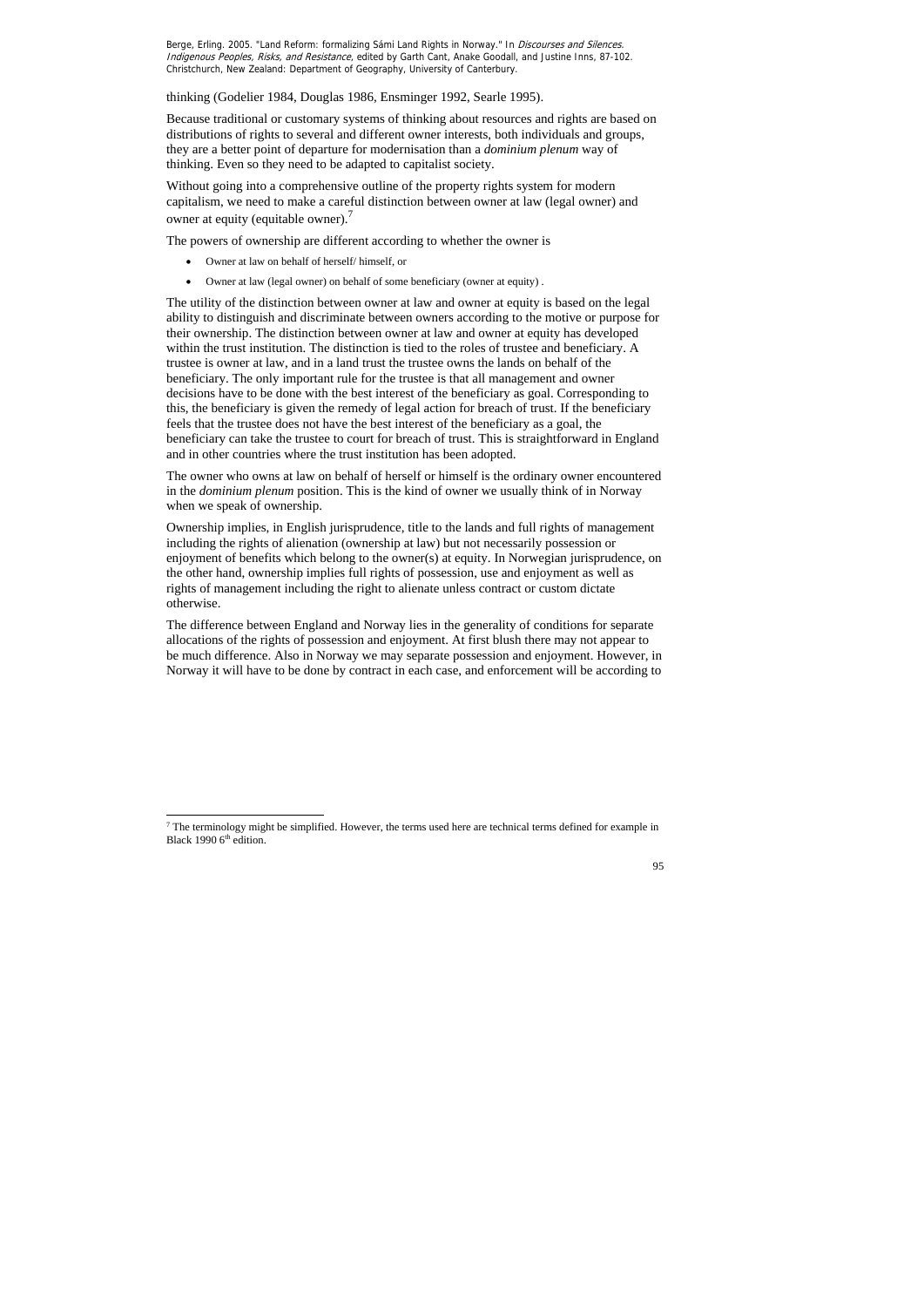the letter of the contract, not according to what is the best interest of the one who is granted rights of enjoyment and/ or possession. In Norway we do not have the distinction between owner at law and owner at equity. This distinction is at the core of the English trust institution. But this distinction is difficult to enforce in most cultures. It requires a cultural understanding of the distinction and a well developed judicial system, able and willing to enforce it. In most countries where ILO Convention 169 might be applied, the cultural and legal foundations for a trust institution are absent.

### **Resource ownership in modern capitalist societies**

In discussing property rights for the purposes of resource management, resources can usefully be divided into five types (Box 4). The first three types of resources, the ground, the specific material resources, and the remainder are usually included in discussions of who owns what, and are routinely recognized by mature legal institutions. The two other types are more in the line of resources in the process of being recognised. Ecosystem services concerns the public values generated by well functioning ecosystems in mountains, forests, wetlands, and water bodies. Socio-cultural symbols vested in a landscape give sites of importance to a wide array of stakeholders. Legal institutions able to define and protect such resources are not yet well developed.

### **Box 4: Types of Resources**

**The Ground** (sometimes called the soil) meaning the abstract bounded area. This category emerged from the work of the land surveyors in the period where the modern state was developed (Scott 1998, Kain and Baigent 1992).

**The Specific Material Resources** embedded in the ground, attached to the ground, or flowing over the ground. In general there are limits on how far below or above the ground the rights reach. These are the resources of practical use and economic value such as timber, pasture, right-of-way, minerals, fresh water, firewood, fishing and hunting rights, soil fertility, and sites for housing or strategic locations for communication lines. They comprise any specific use of a resource with a socially recognized value.

**The Remainder**, meaning the interest in resources not yet discovered or not yet capable of being exploited. They do not exist here and now but are possibilities for the unknown future. From a development perspective the remainder is strategically the most important.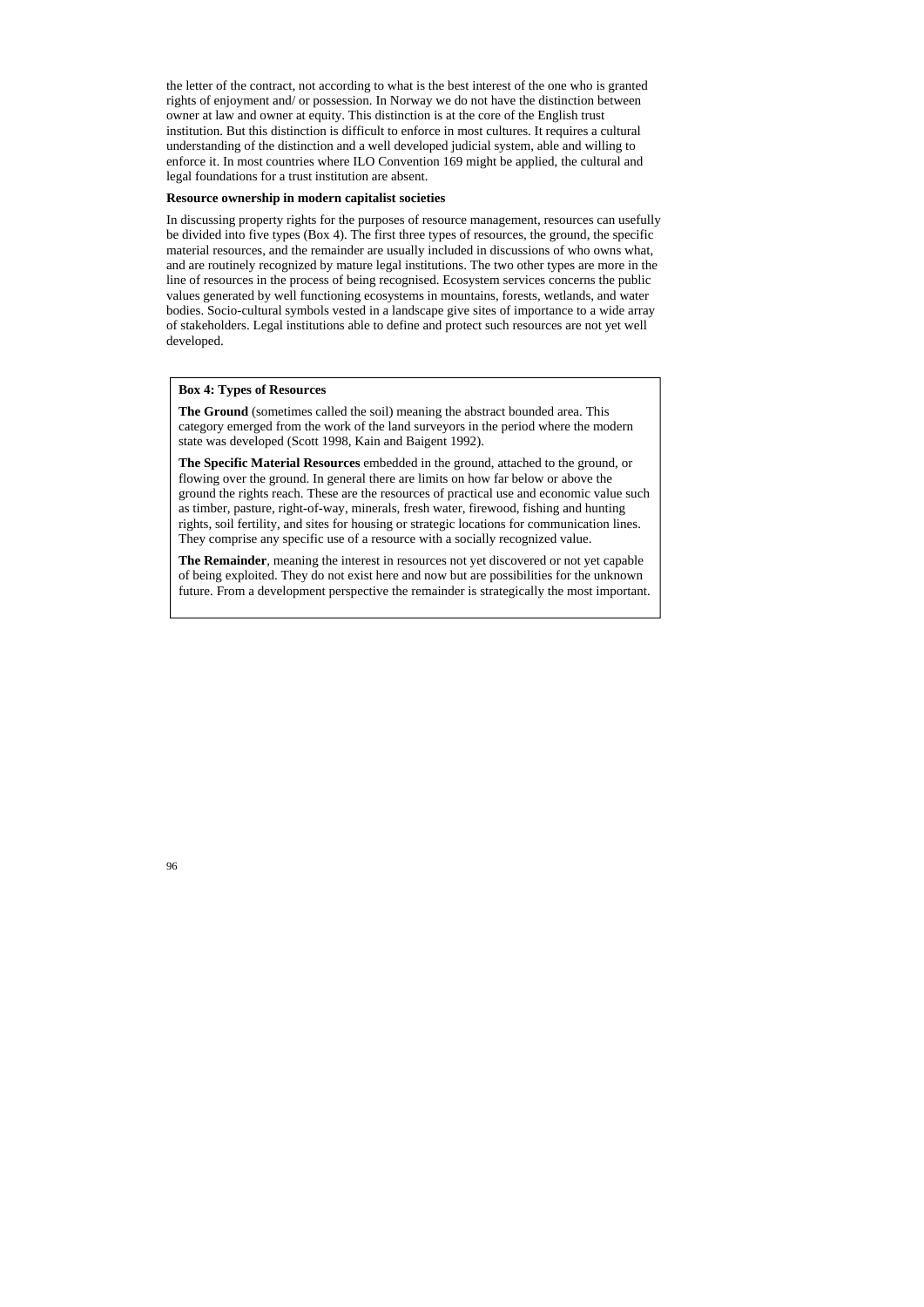In the *dominium plenum* position on ownership it is assumed that the owner of the ground, the specific material resources, and the remainder, is one and the same legal person. For land holdings of some size (above the size of a housing lot) this is seldom if ever the case in the real world. Legislation will, for example, often reserve ownership for the State of archaeological finds, or discoveries of mineral oil or minerals. Even if the dominium plenum system of ownership actually was the introduced in a country we would soon rediscover that there is a multiplicity of interests in different resources on the same ground. With that comes the need for management systems able to accommodate, articulate and adjudicate the different

It may involve the discovery of some specific material resource not known to be in the area before, or new technology may make it possible to extract or exploit known but inaccessible resources. There are well known rules for how to handle this, for example through permission for development. Usually it takes time and requires new rules and regulations at the societal level. For example, the income potential of the waterfalls was not understood until hydro-electric power generation became possible. After the technological breakthrough, the ones who owned the remainder in an area where waterfalls were found were entitled to collect an income flow from its usage or, to preserve the waterfall undisturbed. But during the development a whole new branch of legislation and regulation was invented. In most cases a person holding rights to the remainder will have a privileged position. Ownership of the remainder can be said to be the hub of capitalist landholding. The one who controls the newly discovered and valuable items - the owner of the remainder - will hold a key power in deciding on the future of that area.

**Eco-system services** are the valuable goods provided by the ecosystem located in one area to adjacent lands. The ability of an ecosystem to produce a continuous flow of material resources such as fresh water, wildlife, and timbers is also now being called ecosystem services (MEA 2005); [MEA (2005:80) defines "Ecosystem services are the benefits people obtain from ecosystems. These include provisioning, regulating, and cultural services that directly affect people and the supporting services needed to maintain other services." Their definition is maybe too general to be completely useful.]. By maintaining the ecosystem of a particular area in a particular state of functionality, the lands around it is provided with various valuable goods such as clean fresh water, increased security against flooding, land slides, and avalanches, less soil erosion, improved local climate, valuable components of biodiversity, etc. Even serving as a sink for pollution may be counted as a valuable eco-system service.

**Socio-cultural symbols** vested in a landscape (often attached to amenity and heritage sites) belong to what traditional cultures value in the land, but have usually been neglected by the property rights systems of modern economies. Socio-cultural symbols vesting in land are created and sustained by the local culture but they are now increasingly being taken over by national and international bureaucracies (e.g. the creation of a list of world heritage sites). [Property rights to socio-cultural symbols other than those that vest in land are of course also very important, but fall outside the discussion here.]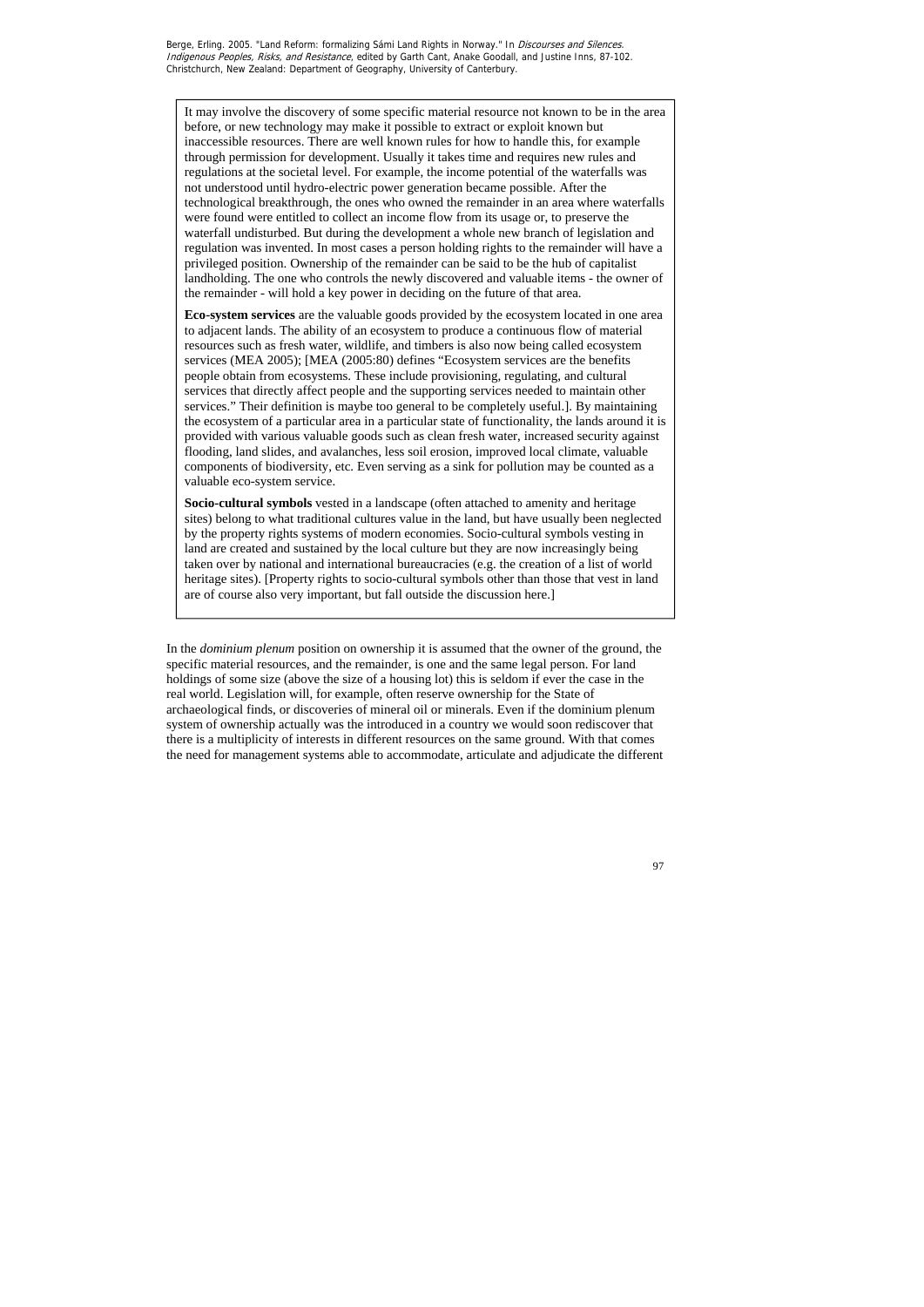interests. This is aptly illustrated in the development of regulations to protect and manage the environment.

Today, in addition to the first three resource classes defined in Box 4, the two additional types of resources, ecosystem services and socio-cultural symbols, will increasingly affect property rights. The recognition that eco-system services are valuable resources for society has emerged from the work of scientists in our time (Dasgupta 2001) and has led to new types of regulations affecting existing property rights. Previously these goods were unrecognized. Now these goods are valued and enter into the motivations and management systems of various stakeholders. Recognised or not, they become part of the property rights system. They emerge from the remainder to become a new common resource that landowners cannot dispose of freely (Berge, 2005).

One approach to preserving valued eco-system services is to create protected areas. The creation of National Parks in Norway has previously occurred mostly on State owned lands because of concern for the constitutional requirement of just compensation. But as the diversity of collective values, and goods associated with wilderness areas are recognized, ways of managing such values also on private or communal lands have to be found.

This task might be easier if both the state and the landowners were clearer in their distinctions between the role of specific resources, ground, and remainder in allocating rights and duties to stakeholders. Safeguarding collective goods such as ecosystem services do not have to affect ownership of ground and will diminish the value of the remainder only to the extent it also prohibits sustainable use. If use is permitted and several land owners or stakeholders are involved, the difficult question is to use development permissions to encourage a just distribution of increases in amenity values due to the regulations.

The main argument here is that the strategic and dynamic powers inherent in property rights to the remainder are the main reason why ownership of land and water is important to the Sámi people. Their rights to the specific material resources needed to exercise their livelihood, found in the lands they occupy, have been secure for a long time. But as new resources emerge, the chances of survival and successful modernisation of Sámi culture will be improved if they, collectively as a people, can control the remainder. Their struggle against the development of the hydro-electric power of the Alta River took place because they experienced this lack of control of the remainder. The fact that the Norwegian State was owner at law of the ground and remainder removed one possible source of opposition against the development. The Sámi could effectively oppose it only to the extent that the development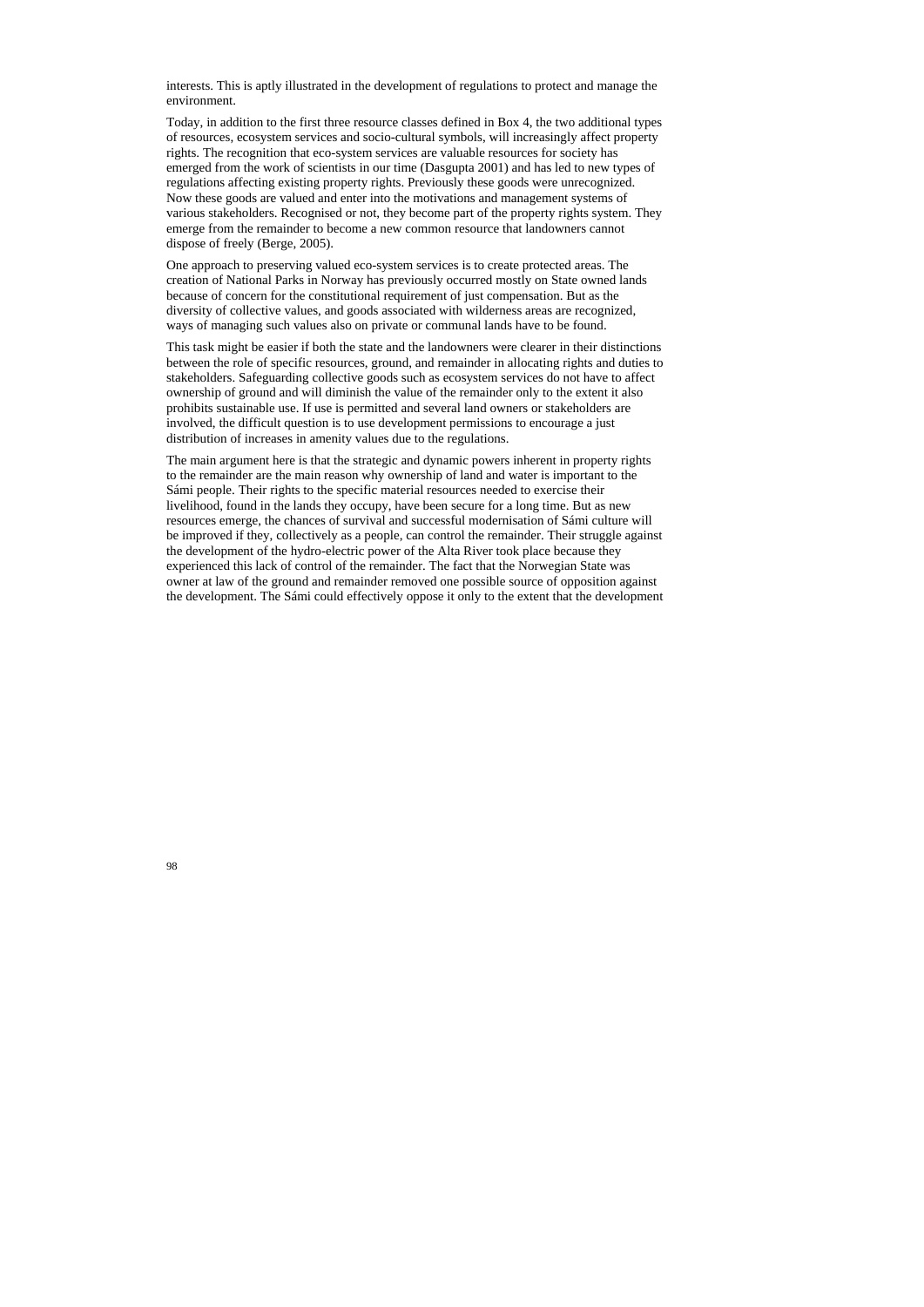affected significantly their existing specific material resources involved in reindeer herding. The longer term repercussions could not be considered under existing law.

If we accept that control of the remainder is important to the future of Sámi and Sámi reindeer management, why cannot the State, locally and nationally, manage the remainder as trustee for the Sámi people? Some would say this is already done in southern Norway for the commons held by the State and used by the local farmers.

### **The Norwegian State as trustee and owner at law**

The State commons of Norway are defined by the facts that the State owns the ground and remainder while a well defined group of farmers own the specific material resources needed for farming. In its management of the State commons, the Norwegian State is in a position similar to that of trustee. However, in Norway the trust institution is not fully developed. The force that has kept the State straight is not the legal system. It is the political power of local communities and the historically close links between state bureaucracy and rural society. Only continuous political pressure from these sources can explain the reforms of the legislation on commons in 1857 and 1863<sup>8</sup>, and the work of the Mountain commission which worked from 1909 to 1953 to delimit the State commons from private property<sup>9</sup>. Since about 1960 the power of rural communities has waned considerably, and the values guiding the legal development is now increasingly drawn from an urban society. Thus the State commons provided a model for thinking about land rights for Sámi, but now guided by urban values.

When the Norwegian State joined in discussions of Convention 169 it emphasised the meaning of lands rather than the meaning of ownership. Sámi property rights to resources traditionally used for reindeer herding were well defined and secured by customary law and confirmed by the Reindeer Herding Act of  $1933^{10}$ . From a legal perspective they can be seen as structurally similar to the rights of the farmers in the State commons. Defining these rights as "the lands they traditionally occupy" fit perfectly with the Norwegian legal and cultural understanding of land ownership.

From this perspective, the State can be seen as trustee and owner at law for the lands of Finnmark while the Sámi people have been the beneficiary. But, as already observed, Norway does not have the trust institution. Furthermore, the Sámi people lack the political clout in the Norwegian Parliament that the farmers of southern Norway have enjoyed. And since they also lack the political goodwill and understanding of a majority of the non-Sámi population, the relations between the State and the Sámi are usually left to the bureaucrats. In the long run the

 $\overline{a}$ 

<sup>&</sup>lt;sup>8</sup> Act of 12 October 1857 on forest commons, Act of 22 June 1863 on forestry

<sup>&</sup>lt;sup>9</sup> Act of 9 April 1954 rescinded Act of 8 August 1908 creating the commission

<sup>&</sup>lt;sup>10</sup> Current version from 1978: Act of 1978-9 June No 49: On reindeer herding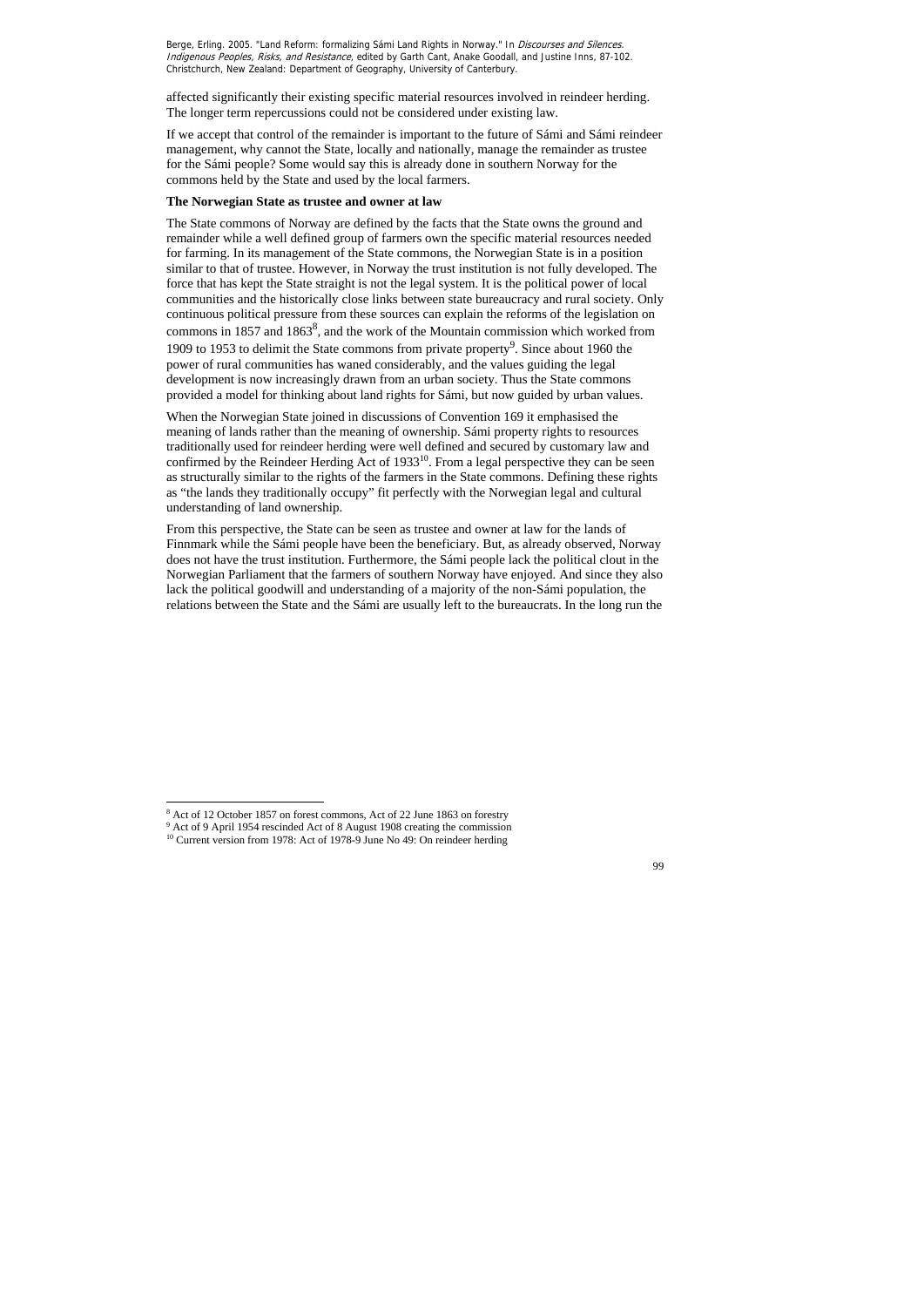relations between a professional bureaucracy and their clients tend to deteriorate. This has happened between the Sámi and some sections of the Norwegian State bureaucracy, particularly in relation to land management.

The Sámi, as beneficiaries of the management of State lands in Finnmark, feel that the implied trust has been broken. Lacking legal remedies and political power to influence the State bureaucracy, they took advantage of the participation of the Norwegian State in the global development of moral and ethical standards for modern states, in this case, ILO Convention 169. But neither ILO Convention 169 nor the Sámi Parliament accept that ownership of the use rights to specified material resources of the lands is sufficient protection.

# **Conclusion**

If the State does not have a legal obligation to act as trustee in the best interest of the Sámi and the Sámi lack power to instruct the state bureaucracy, the only feasible alternative within the Norwegian State is private property. Some private or corporate body, other than the central or local state, will have to be owner and manager of the lands of the Sámi. In the choice between trusting the State and trusting the property rights institution it is underlined that property rights guaranteed by a mature legal system change more slowly than the character of a State. By transferring property rights to land from a politically sensitive state bureaucracy to the private property rights system (for example as some kind of commons) the Sámi will, in principle, get the same power over, and protection of, their property rights as any other Norwegian group. The court system protecting property rights in southern Norway will be able to protect the property rights of the Sámi as long as these property rights are seen to conform to property rights elsewhere in Norway.

The Act on Finnmark of 24 May 2005 seems to fulfil these requirements. The new Act defines the new owner of the state lands in Finnmark as a private body owned by two public bodies, the Finnmark county assembly and the Sámi parliament. The Act provides procedures for determining the rights of use and possession to any part of the resources found in these lands for all the people of Finnmark, not only the Sámi. The legal construction is in many ways similar to a state commons in other parts of Norway except that in relation to the Norwegian state it is a private body. Thus the rights of the people of Finnmark are defined and structured in a way resembling those from other parts of the country. Thus it may be concluded that the Sámi rights now are governed by the same system of property rights as other Norwegians enjoy.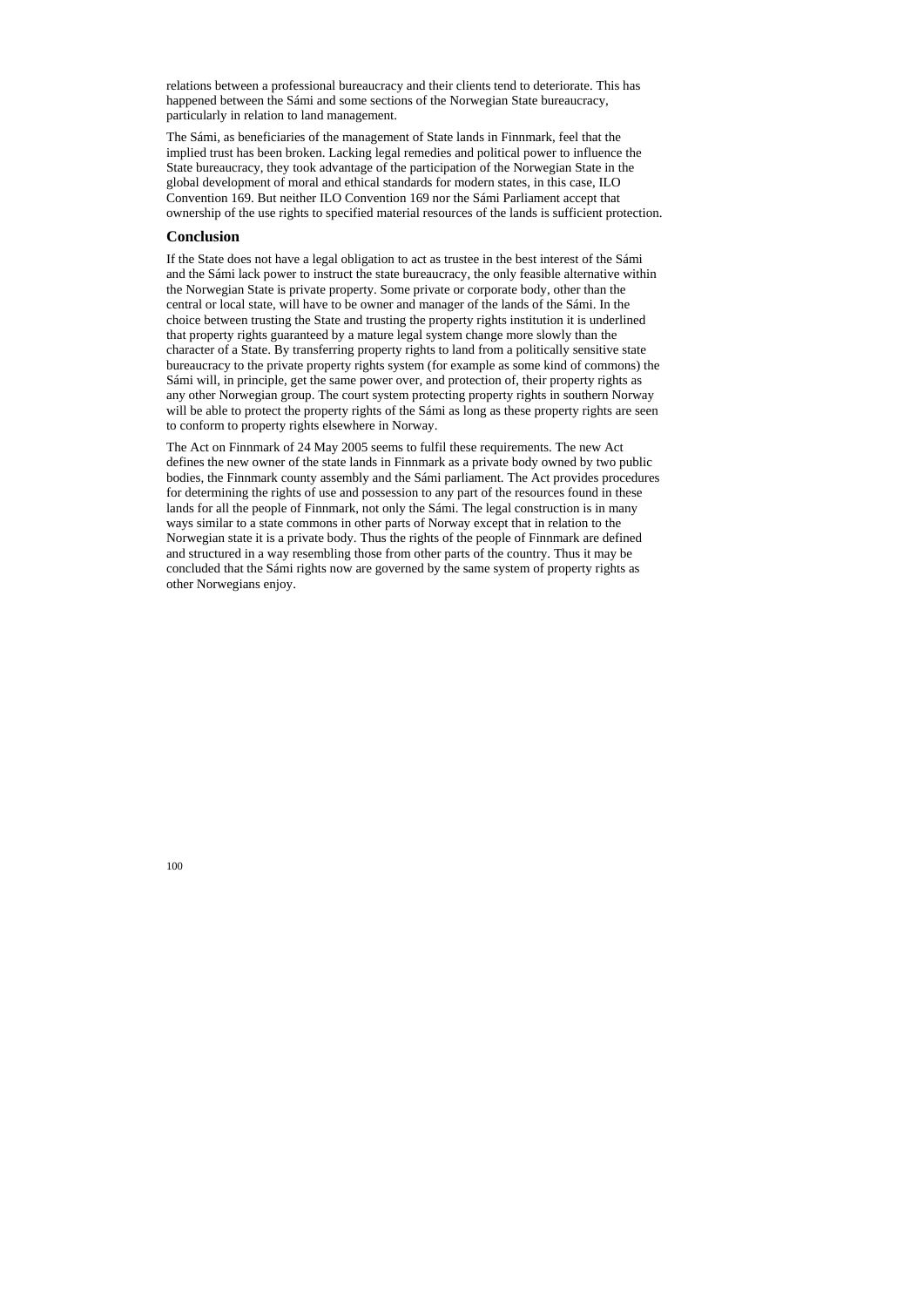Twenty five years to develop a single act may seem a long time. In reality it is not. It is comparable to the time used in earlier reforms of land ownership. The intimate links between culture and property rights makes it necessary to use time to understand the various interests at stake and reach the necessary compromises. Land reform will never be easy.

#### **References**

- Berge E 2006 forthcoming. Protected Areas and Traditional Commons: Values and Institutions, in *Norsk Geografisk Tidsskrift*
- Berge E and Stenseth N C (eds) 1998. *Law and the Governance of Renewable Resources*, ICS Press, Oakland
- Black H C 1990. *Black's Law Dictionary. 6th Edition,* West Publishing, St. Paul,
- Dasgupta P 2001. *Human Well-Being and the Natural Environment,* Oxford University Press, Oxford
- De Soto H 2000. *The Mystery of Capital. Why Capitalism Triumphs in the West and Fails Everywhere Else*, Basic Books, New York
- Douglas M 1986. *How Institutions Think,* Routledge & Kegan Paul, London
- Ensminger J 1992. *Making a Market. The Institutional Transformation of an African Society*, Cambridge University Press, Cambridge
- Godelier M 1984. *The Mental and the Material* Verso, London, 1986,
- Kain R J P and Baigent E 1992. *The Cadastral Map in the Service of the State. A History of Property Mapping,* The University of Chicago Press, Chicago
- MEA (Millennium Ecosystem Assessment) 2005. *Millennium Ecosystem Assessment Synthesis Report*, Millennium Ecosystem Assessment, http://www.millenniumassessment.org/en/index.htm
- Minde, H 2005. "The Alta conflict: from the local to the global and back" in Cant G, Goodall, A and Inns J *Discourses and Silences: Indigenous Peoples Risks and Resistance.*
- Neeson J M 1993. *Commoners: common right, enclosure and social change in England 1700-1820*, Cambridge University Press, Cambridge
- North D C 1990. *Institutions, Institutional Change, and Economic Performance*, Cambridge University Press, Cambridge